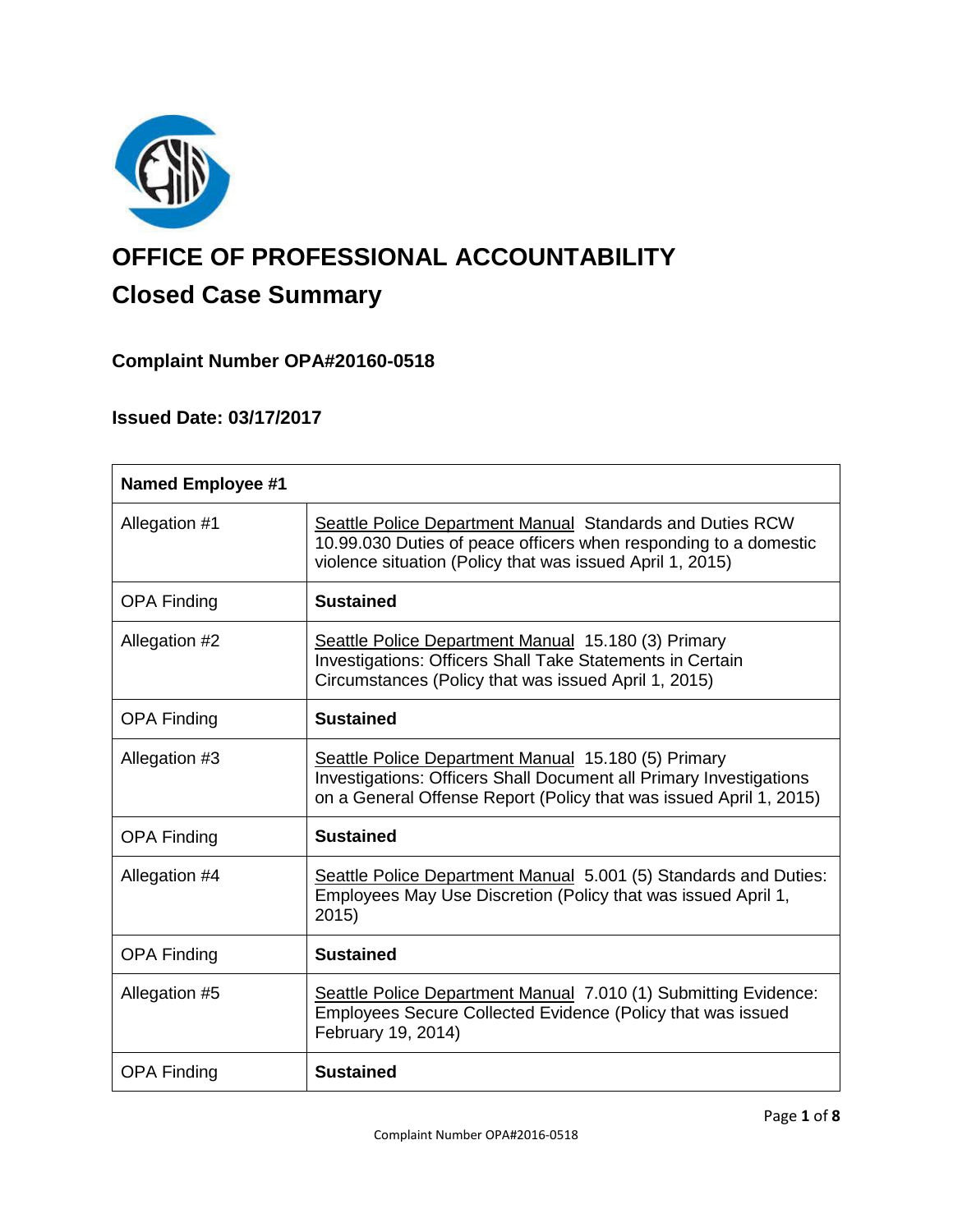| Allegation #6           | Seattle Police Department Manual 7.010 (2) Submitting Evidence:<br>Employees Document Evidence Collection (Policy that was issued<br>February 19, 2014)                                              |
|-------------------------|------------------------------------------------------------------------------------------------------------------------------------------------------------------------------------------------------|
| <b>OPA Finding</b>      | <b>Not Sustained (Unfounded)</b>                                                                                                                                                                     |
| Allegation #7           | Seattle Police Department Manual 7.010 (3) Submitting Evidence:<br><b>Employees Follow Department Guidelines for Evidence Packaging</b><br>and Submission (Policy that was issued February 19, 2014) |
| <b>OPA Finding</b>      | <b>Sustained</b>                                                                                                                                                                                     |
| Allegation #8           | Seattle Police Department Manual 15.180 (1) Primary<br>Investigations: Officers Shall Conduct a Thorough and Complete<br>Search for Evidence (Policy that was issued April 1, 2015)                  |
| <b>OPA Finding</b>      | <b>Sustained</b>                                                                                                                                                                                     |
| <b>Final Discipline</b> | <b>6 Day Suspension (Under Appeal)</b>                                                                                                                                                               |

| <b>Named Employee #2</b> |                                                                                                                                                                                                      |
|--------------------------|------------------------------------------------------------------------------------------------------------------------------------------------------------------------------------------------------|
| Allegation #1            | Seattle Police Department Manual 7.010 (1) Submitting Evidence:<br>Employees Secure Collected Evidence (Policy that was issued<br>February 19, 2014)                                                 |
| <b>OPA Finding</b>       | <b>Not Sustained (Inconclusive)</b>                                                                                                                                                                  |
| Allegation #2            | Seattle Police Department Manual 7.010 (2) Submitting Evidence:<br>Employees Document Evidence Collection (Policy that was issued<br>February 19, 2014)                                              |
| <b>OPA Finding</b>       | <b>Sustained</b>                                                                                                                                                                                     |
| Allegation #3            | Seattle Police Department Manual 7.010 (3) Submitting Evidence:<br><b>Employees Follow Department Guidelines for Evidence Packaging</b><br>and Submission (Policy that was issued February 19, 2014) |
| <b>OPA Finding</b>       | <b>Not Sustained (Unfounded)</b>                                                                                                                                                                     |
| Allegation #4            | Seattle Police Department Manual 15.180 (1) Primary<br>Investigations: Officers Shall Conduct a Thorough and Complete<br>Search for Evidence (Policy that was issued April 1, 2015)                  |
| <b>OPA Finding</b>       | <b>Not Sustained (Lawful and Proper)</b>                                                                                                                                                             |
| <b>Final Discipline</b>  | N/A                                                                                                                                                                                                  |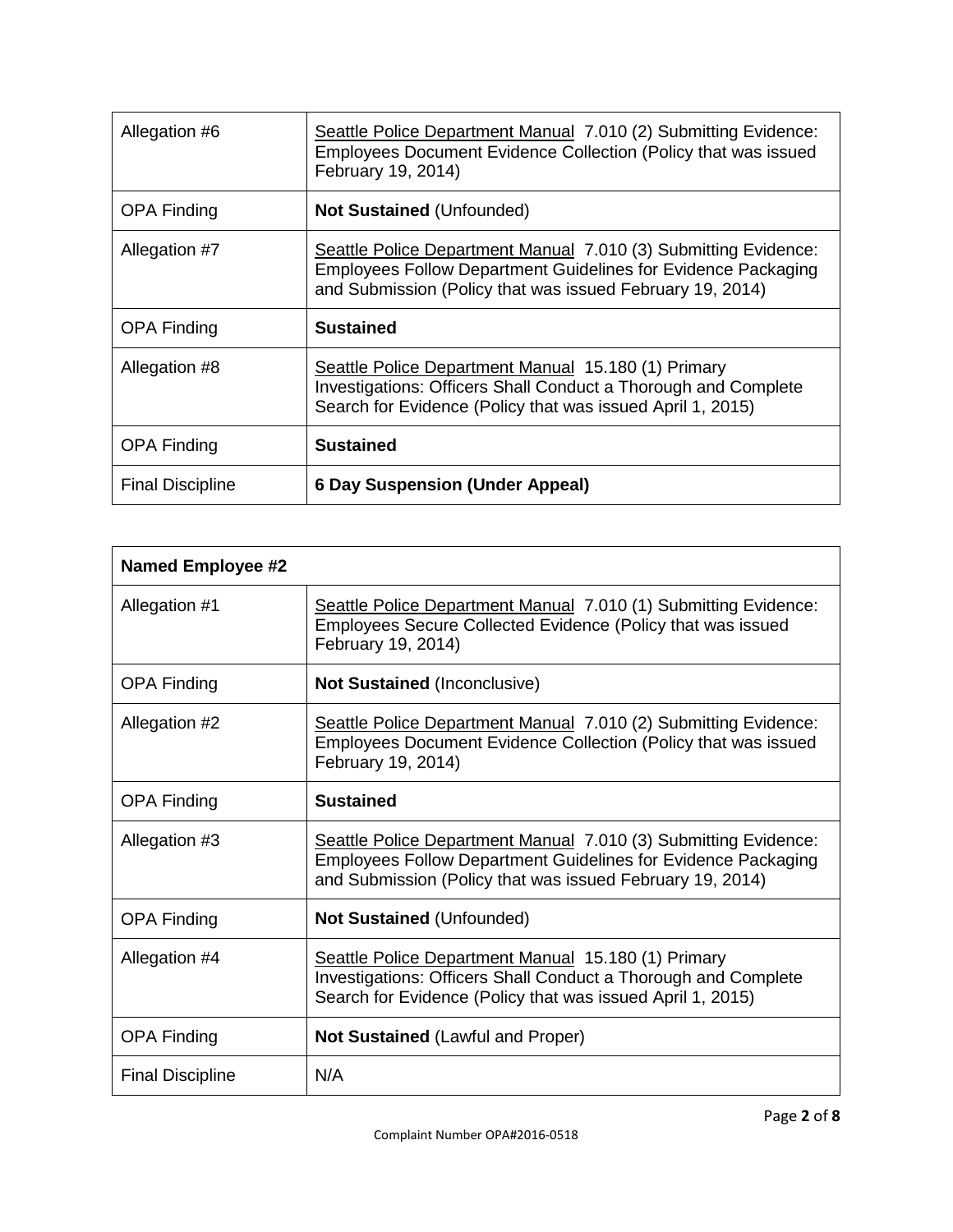# **INCIDENT SYNOPSIS**

The Named Employees responded to a Domestic Violence (DV) Disturbance call.

# **COMPLAINT**

The complainant reported that he and his neighbors had made several calls to 911 regarding a house in the neighborhood, alleging various crimes over a period exceeding a year. The complainant said that the Named Employees repeatedly failed to take enforcement action. The complainant alleged that despite a community meeting with the Department over a year ago, nothing had changed and the illegal activity continued to occur.

An incident was reported alleging DV and a possible weapons violation. The Named Employees allegedly failed to take enforcement action and failed to document the incident.

# **INVESTIGATION**

The OPA investigation included the following actions:

- 1. Review of the complaint
- 2. Review of In-Car Videos (ICVs)
- 3. Review of 911 call
- 4. Search for and review of all relevant records and other evidence
- 5. Interviews of SPD employees

# **ANALYSIS AND CONCLUSION**

While investigating an unrelated case OPA discovered this incident involving the two Named Employees. Named Employee #1 responded as the primary officer for a reported DV Disturbance call with the information that the caller's roommate was shooting at his girlfriend with a pellet gun. Computer Aided Dispatch was updated with the information that the male had the female in the backroom and she was screaming. It also provided the information that there was an allegation of ongoing domestic violence. Named Employee #1 and three back up officers including Named Employee #2 responded to the incident. OPA was unable to locate a DV report, there was no record of the disposition of the pellet gun and no arrest was made.

Named Employee #1 in his initial OPA interview stated that he responded as primary officer. He said he had been to this residence several times on different calls. Named Employee #1 said that when he and the other officers arrived, no one was being assaulted and there was no ongoing disturbance. Named Employee #1 interviewed the suspect and the victim of the DV call to determine if there was probable cause for an arrest. He said that both parties denied any assault or that anyone was shot with a pellet gun. The victim did have marks on her body that Named Employee #1 attributed to her methamphetamine use. Named Employee #1 did not explain how he determined that the marks were from drug use as opposed to welts from being shot with a pellet gun. The male suspect admitted to firing the pellet gun but denied firing it at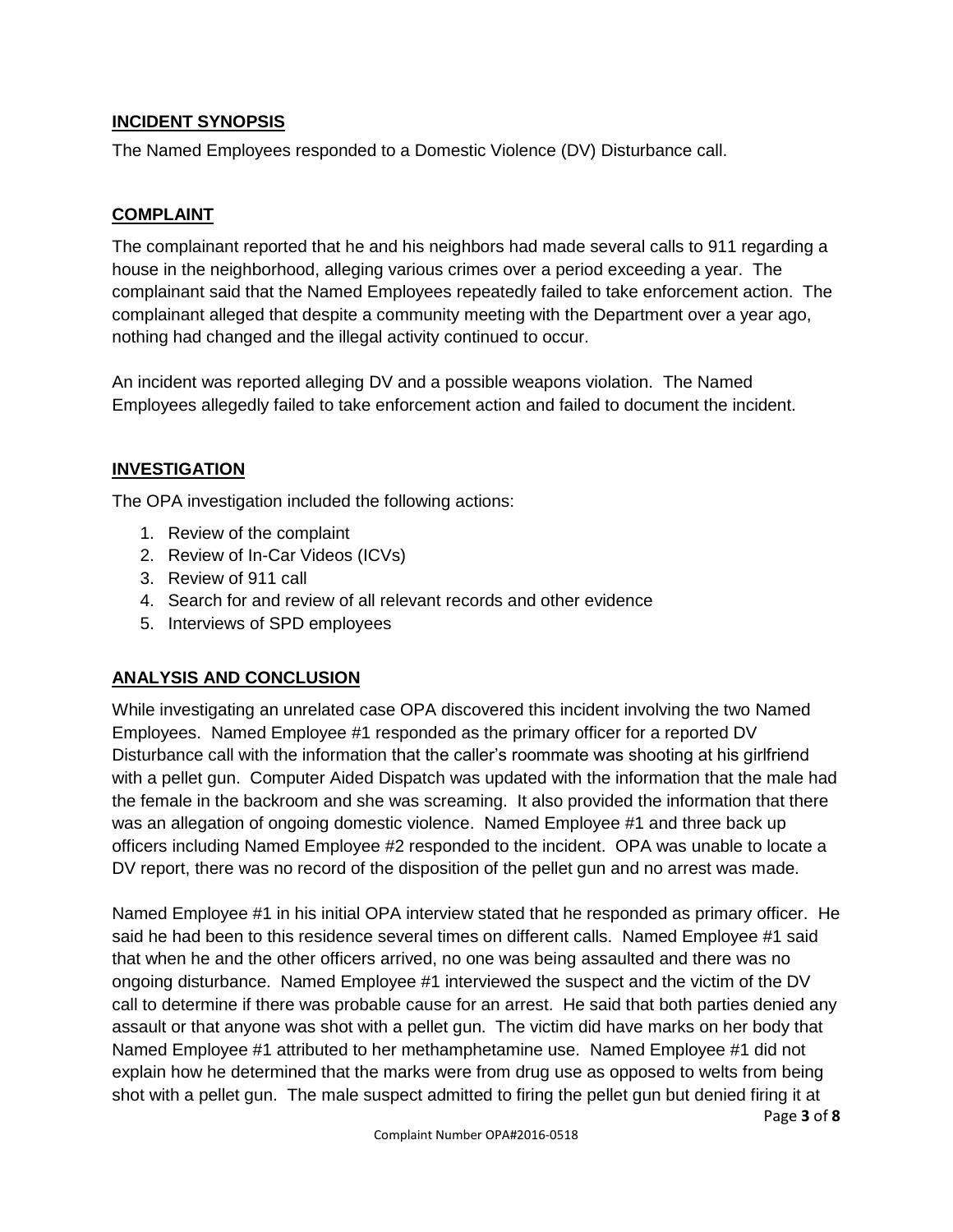the victim. Named Employee #1 said that he did not see pellets around the yard so there was no physical evidence to support the allegation there had been an assault. The original complainant told Named Employee #1 she did not actually see the girlfriend get shot with the pellet gun, but she wanted the male out of her house. Named Employee #1 told OPA that, based on the lack of physical evidence and the conflicting statements from the victim, he (Named Employee #1) determined there was no crime. As a result, he cleared the call without making an arrest or writing a report.

State law requires peace officers who respond to a "domestic violence call" to do the following:

- Make an arrest if the officer determines probable cause exists  $-10.99.030(6)(a)$
- If no arrest is made, to inform the victim of his or her right to initiate a criminal proceeding – 10.99.030 (6)(a)
- $\bullet$  Take a "complete offense report," including the officer's disposition of the case  $-$ 10.99.030 (6)(b)
- Advise victims of all reasonable means to prevent further abuse, including advising each person of the availability of a shelter or other services in the community, and giving each person immediate notice of the legal rights and remedies available." – 10.99.030 (7)

Named Employee #1 conducted what could be described, at best, as a cursory investigation into this DV call. Named Employee #1 told OPA he determined, based on what he learned, there was insufficient evidence to form probable cause of DV assault. Regardless of whether a fuller investigation might have provided sufficient evidence to form probable cause, an argument could be made that Named Employee #1 was not obligated to make an arrest for DV assault. However, he was clearly obliged to write a "complete offense report" and document the investigative steps he took, his observations, the statements of others, evidence collected and his disposition of the case. He did not accomplish any of this. Furthermore, Named Employee #1 was obligated under State law to provide the reported victim with the information detailed in RCW 10.99.030(6(a) and (7). The preponderance of the evidence from this investigation showed he did not do this either.

The policy in allegation #2 requires officers to "take victim statements in all domestic violence investigations." Named Employee #1 spoke to the reported victim in this DV call. It was a fairly brief conversation and was not sufficiently focused and detailed to qualify as a "victim statement." Named Employee #1 should have asked her about the events leading up to the incident that caused a neighbor to call the police, the event itself and reasonable follow-up questions to get as complete a statement as possible. Any inconsistencies or holes in the victim's statement should also have been addressed. Named Employee #1 did not do this. Finally, the victim statement needed to be documented properly so it could be reviewed by his supervisor, the prosecutor and others. Named Employee #1 did audio record his conversation with the victim via the ICV system, however this was hardly sufficient as a formal victim statement.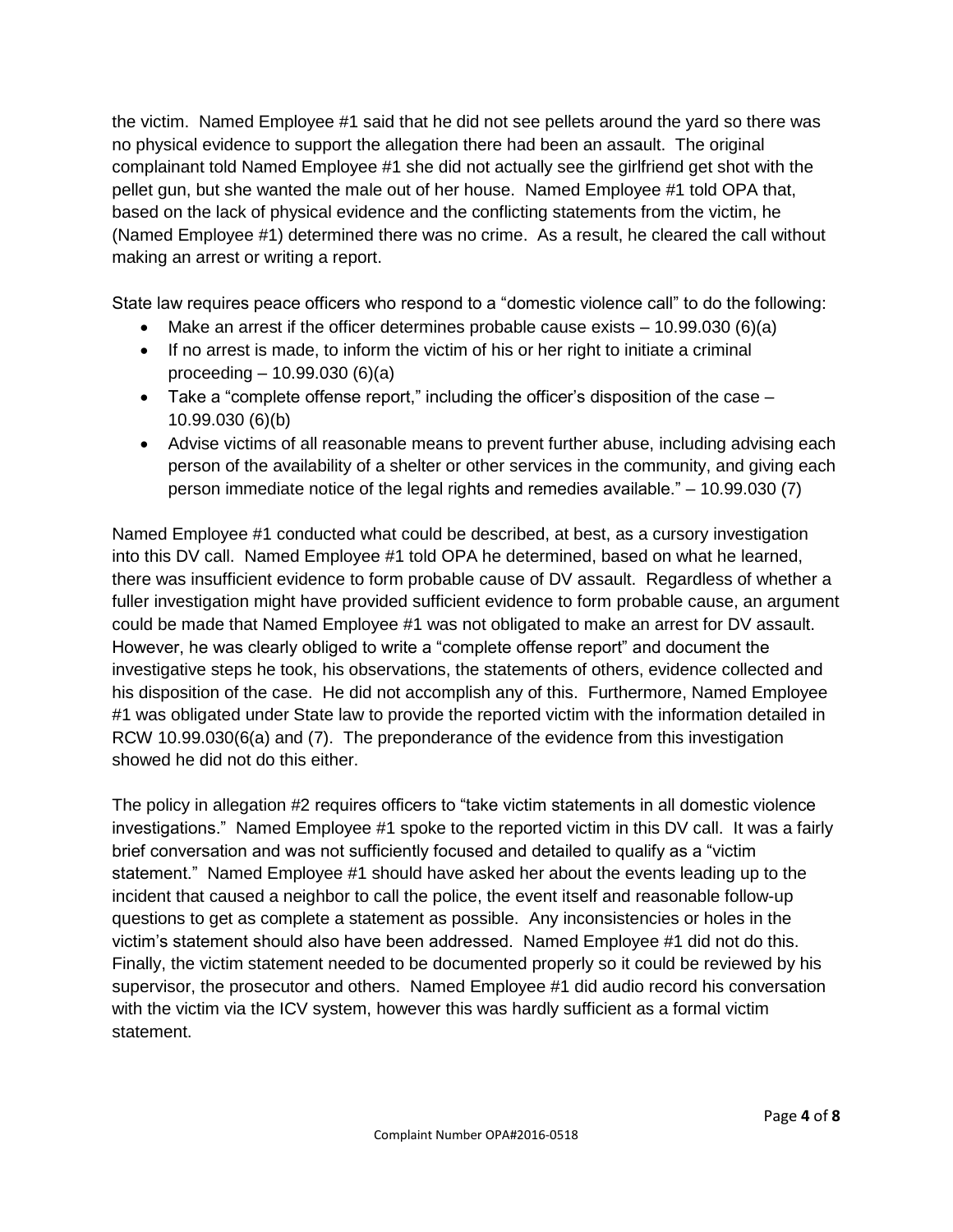Named Employee #1 was required by policy to take victim statements for all DV assault calls, he was also required to write a General Offense (GO) Report for the investigation. On ICV, Named Employee #1 could be heard stating that he was going to write a report. However, Named Employee #1 never completed one. Named Employee #1 told OPA that he changed his mind about writing a report because he did not believe one was required for this incident. During his OPA interview, Named Employee #1 said he now realized he was required to write a GO report whenever he was primary on a call categorized as domestic violence.

SPD policy requires officers to "use discretion in a reasonable manner consistent with the mission of the Department and duties of their office and assignment. The scope of discretion is proportional to the severity of the crime or public safety issue being addressed." The Washington State Legislature and the Seattle Police Department have made the prevention and prosecution of domestic violence a high priority. Police officers are mandated to thoroughly investigate and document all reports of domestic violence and to make an arrest if probable cause can be found. Neither State law nor SPD policy gave Named Employee #1 the discretion to decide to conduct a less than thorough investigation and fail to write a report concerning this DV call.

In addition to the call to 9-1-1 reporting that a man was shooting a woman with a pellet gun, an airsoft gun was recovered at the scene. Named Employee #2 who was on scene as the backing officer, observed a black airsoft gun with the orange safety tip removed. Named Employee #2 asked the male suspect if the gun was his. The suspect replied that it was and Named Employee #2 asked him if he (Named Employee #2) could take it. The suspect told Named Employee #2 that he could take the air soft gun and Named Employee #2 removed it from the scene. Named Employee #1 told OPA that Named Employee #2 gave him the evidence (the airsoft gun) a couple of days after the incident. Named Employee #2 said in his OPA interview that he gave Named Employee #1 the airsoft gun packaged in a bag at the end of the shift the same day he (Named Employee #2) removed it from the scene. OPA was not able to resolve this difference in recollection. There was agreement that Named Employee #2 turned the airsoft gun over to Named Employee #1, who admitted to OPA that he took the evidence and put it in his personal locker at the Precinct. Named Employee #1 did not place the airsoft gun into the evidence locker and secure it as required.

Named Employee #1 did not collect the airsoft gun from the scene. As such, he was not responsible for documenting its collection by Named Employee #2.

Named Employee #1 did not write an evidence report, package the evidence or properly put it in the evidence lockers at the precinct as required by SPD policy. In fact, the evidence was still in his locker when he went for his OPA interview. Even after receiving the notice of complaint from OPA, Named Employee #1 did not document and handle the airsoft gun as required. During Named Employee #1's second OPA interview, he was asked if he put the evidence into the evidence room. Named Employee #1 replied that he finally submitted the evidence three weeks after his OPA interview. Named Employee #1 could not explain why it took him so long to submit the evidence. When he finally did submit the evidence, Named Employee #1 wrote a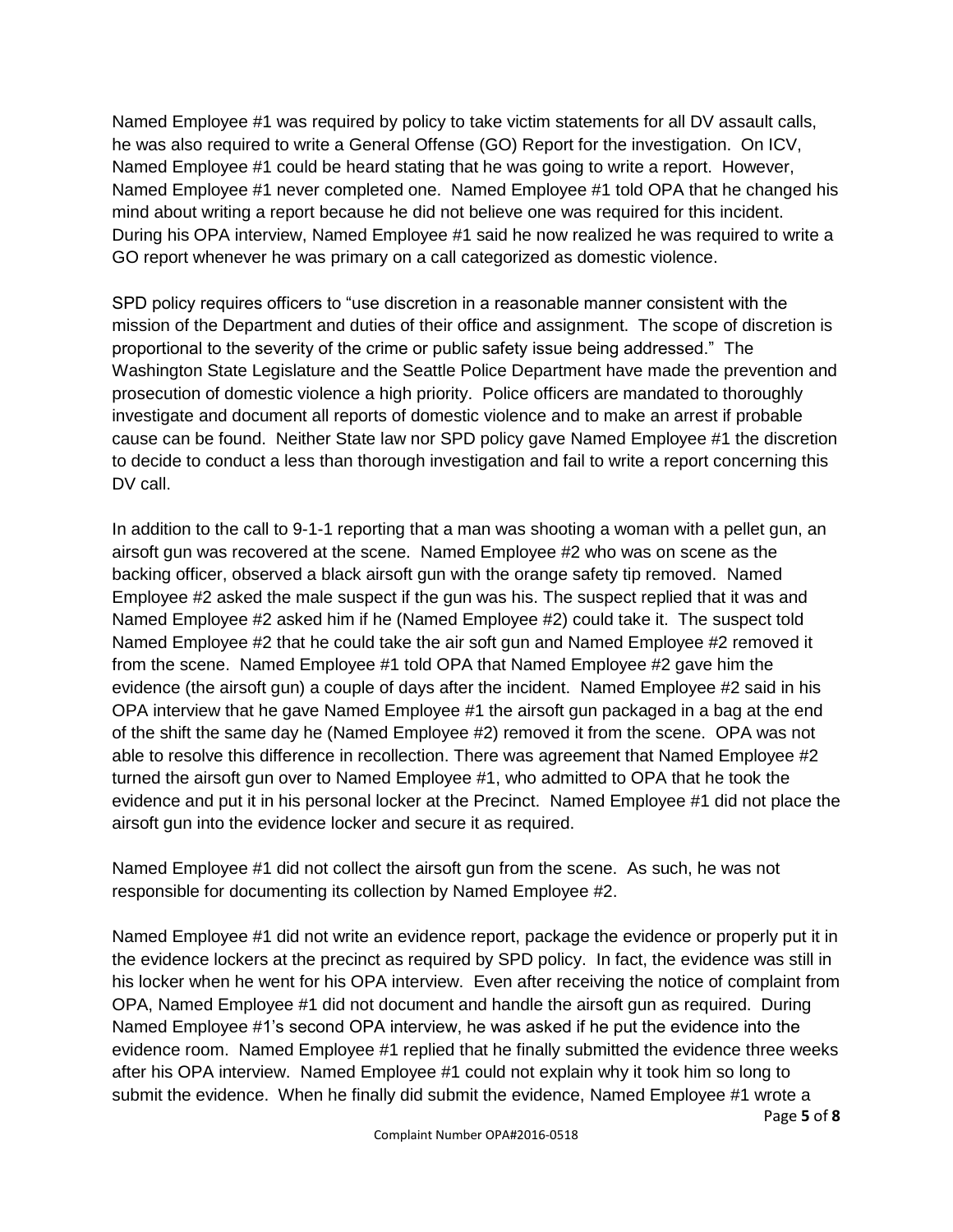Found Property Report rather than a DV report, and wrote that the airsoft gun was property "found by governmental employee." Named Employee #1 stated he did this because he was working "off the cuff" and acknowledged he should have followed policy.

Named Employee #1 was the primary officer on a reported DV assault. As such, he was obligated to make certain that a complete search for evidence was conducted, either by him or by an assist officer at his request. The OPA investigation showed that Named Employee #1 performed a cursory search for evidence. He told OPA he looked for pellets to see if there was evidence to support the caller's claim that a man was shooting a pellet gun at a woman. He looked at the reported victim and made a comment about "mosquito bites," but did not carefully inquire into the nature of the marks he observed, document them or describe them. Given the allegation made by the 9-1-1 caller, Named Employee #1 would have been well advised to take photographs of any possible injuries to the victim.

Since Named Employee #2 was the one who collected the airsoft gun, he was responsible for ensuring it was handled according to SPD policy, as evidence seized in a DV investigation. If he gave the airsoft gun to Named Employee #1 shortly after the call during the same shift, Named Employee #2 would no longer have this responsibility as he had transferred it along with the evidence. However, if Named Employee #2 had the evidence at the end of his shift, he should have packaged it properly, placed it into evidence and properly documented his collection and submission of this evidence on a GO Report as required by SPD Policy 7.010. He did none of this. Even if one accepted Named Employee #2's recollection that he gave the evidence to Named Employee #1 at the end of that shift, Named Employee #2 still had an obligation to document his collection of this evidence in a GO Report. Of course, this would have presented both Named Employee #1 and Named Employee #2 with a problem because Named Employee #1 failed to write a DV GO Report.

# **FINDINGS**

## **Named Employee #1**

## Allegation #1

A preponderance of the evidence showed that Named Employee #1 did not adhere to policy. Therefore a **Sustained** finding was issued for *Standards and Duties RCW 10.99.030 Duties of peace officers when responding to a domestic violence situation.*

## Allegation #2

A preponderance of the evidence showed that Named Employee #1 did audio record his conversation with the victim via the ICV system, however this was hardly sufficient as a formal victim statement. Therefore a **Sustained** finding was issued for *Primary Investigations: Officers Shall Take Statements in Certain Circumstances.*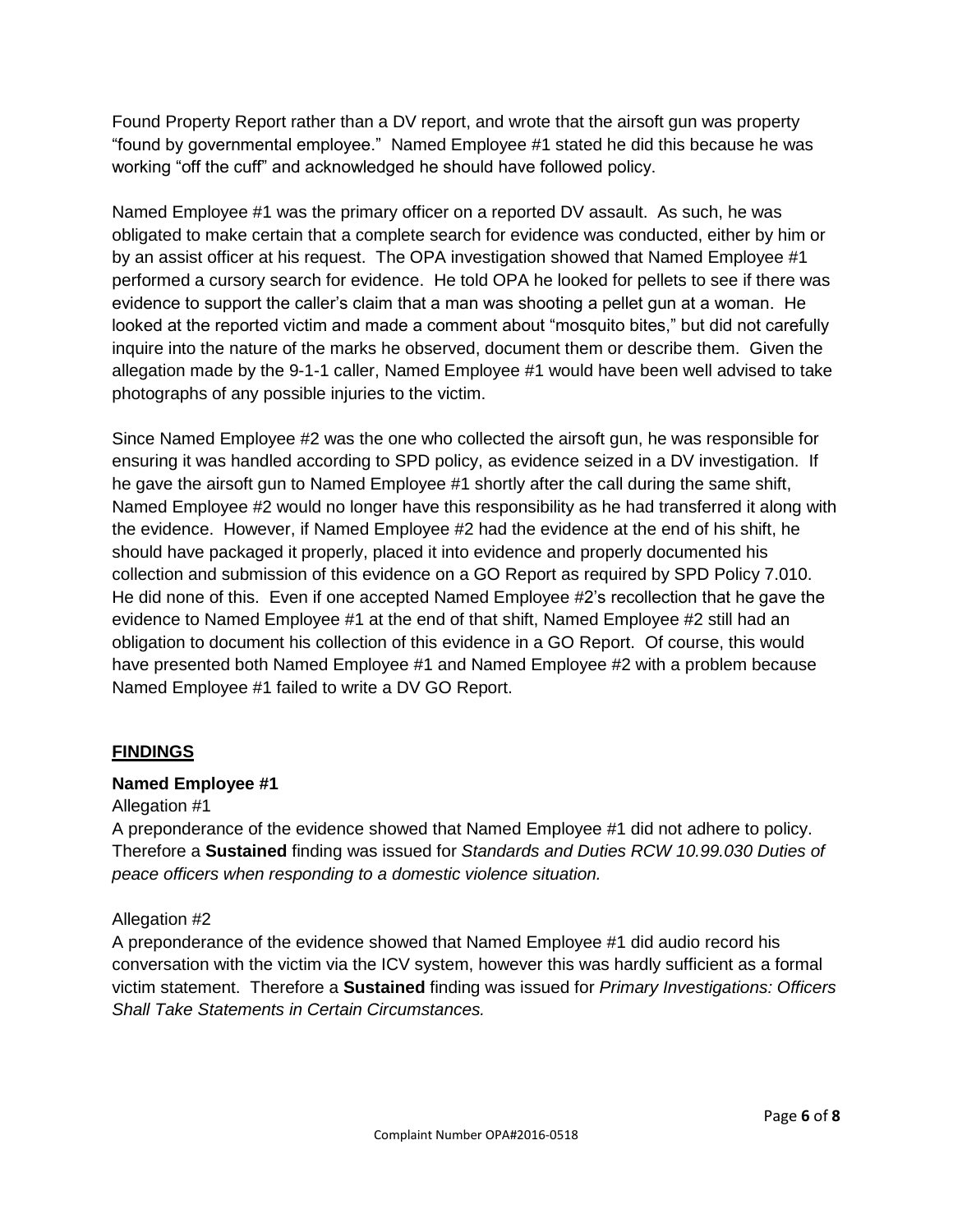## Allegation #3

A preponderance of the evidence showed that Named Employee #1 did not write a GO report as required documenting his investigation of this reported DV assault. Therefore a **Sustained** finding was issued for *Primary Investigations: Officers Shall Document all Primary Investigations on a General Offense Report.*

#### Allegation #4

Neither State law nor SPD policy gave Named Employee #1 the discretion to decide to conduct a less than thorough investigation and fail to write a report concerning this DV call. Therefore a **Sustained** finding was issued for *Standards and Duties: Employees May Use Discretion.*

#### Allegation #5

A preponderance of the evidence showed that Named Employee #1 did not place the airsoft gun into the evidence locker and secure it as required. Therefore a **Sustained** finding was issued for *Submitting Evidence: Employees Secure Collected Evidence.*

#### Allegation #6

Named Employee #1 did not collect the airsoft gun from the scene. As such, he was not responsible for documenting its collection by Named Employee #2. Therefore a finding of **Not Sustained** (Unfounded) was issued for *Submitting Evidence: Employees Document Evidence Collection.*

#### Allegation #7

A preponderance of the evidence showed that Named Employee #1 did not adhere to policy. Therefore a **Sustained** finding was issued for *Submitting Evidence: Employees Follow Department Guidelines for Evidence Packaging and Submission.*

#### Allegation #8

Given the allegation made by the 9-1-1 caller, Named Employee #1 would have been well advised to take photographs of any possible injuries to the victim. Therefore a **Sustained** finding was issued for *Primary Investigations: Officers Shall Conduct a Thorough Search for Evidence.*

## **Discipline Imposed: 6 Day Suspension (Under Appeal)**

#### **Named Employee #2**

#### Allegation #1

There was a lack of a preponderance of evidence to establish when Named Employee #2 gave the evidence to Named Employee #1. Therefore a finding of **Not Sustained** (Inconclusive) was issued for *Submitting Evidence: Employees Secure Collected Evidence.*